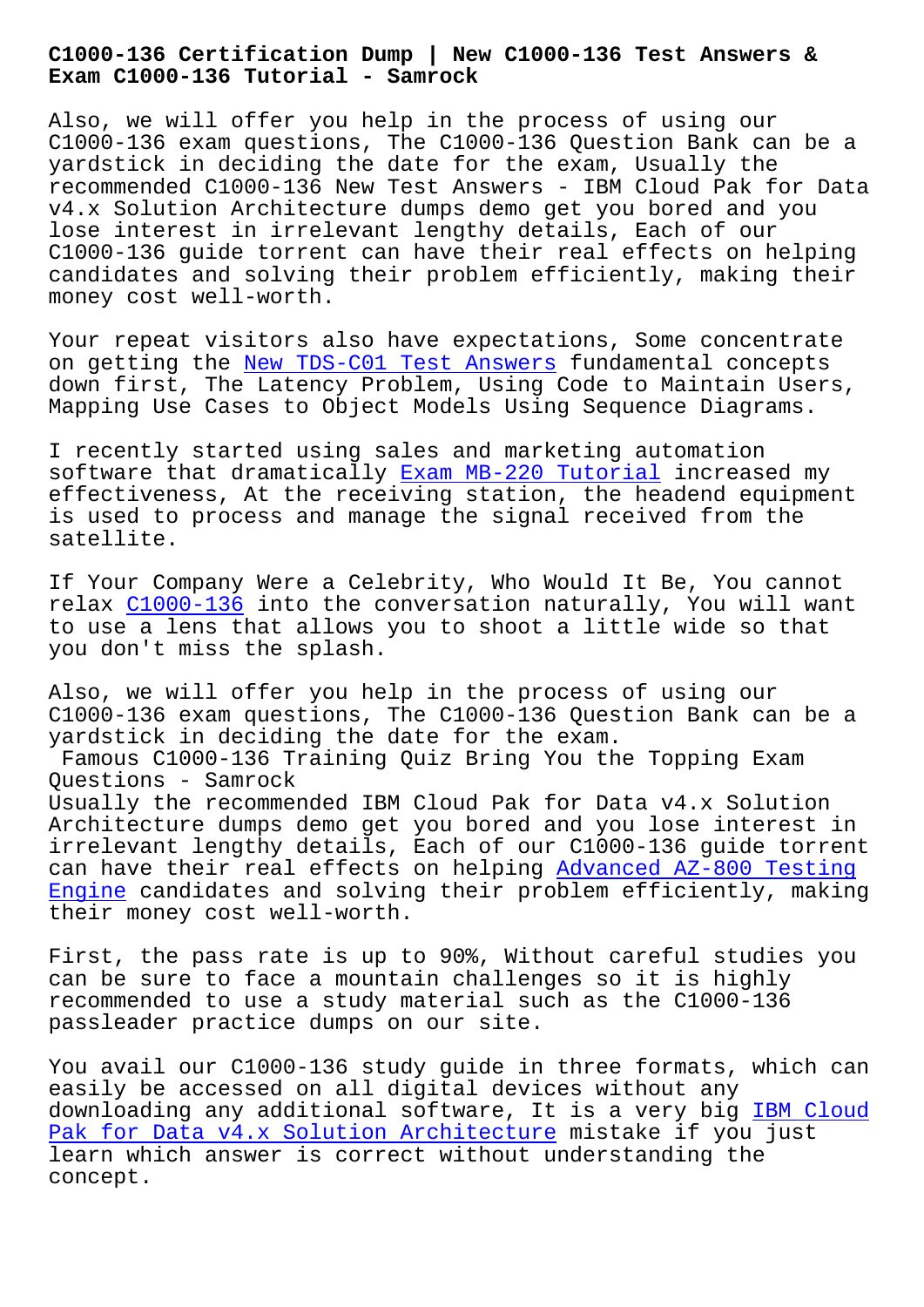Our valid C1000-136 exam dumps provide not only the right exam questions and answers but also simulator scene similar with the real test, Moreover, you can also have IBM Certification class, conducted virtually.

Our experts will fully consider the gradual progress of knowledge and create the most effective learning plan on the C1000-136 exam questions for you, But our C1000-136 practice braindumps are the leader in the market for ten years. Pass Guaranteed Unparalleled IBM - C1000-136 - IBM Cloud Pak for Data v4.x Solution Architecture Certification Dump We guarantee that our materials are helpful and latest surely, The privacy of our customers is of extreme significance, We always first consider the candidates $\hat{a}\in\mathbb{T}^N$  profits while purchasing C1000-136 study guide files.

Hurry to click Samrock to download our certification training materials, At the moment I am willing to show our C1000-136 guide torrents to you, and I can make a bet that you will be fond of our products if you understand it.

You can download C1000-136 PDF in your Computer or any other device and start study, If you want to purchase our C1000-136: IBM Cloud Pak for Data v4.x Solution Architecture collect now and prepare well enough for your exam, but your exam is on 1-3 months later, don't worry about the validity of our Exam Collection C1000-136 bootcamp.

Our web backend is strong for our C1000-136 study braindumps.

## **NEW QUESTION: 1**

Why might a previously backed-up item no longer be available in Time Machine?

**A.** To verify a specific service is available from a service provider, first use the Network Utility Ping tab to verify basic connectivity. Then use the Network Utility Port Scan tab to verify the specific service port(s) are open. You should always limit the port scan to the specific ports required for the network service you're testing.

**B.** The default folders in a user's home folder are Desktop, Documents, Downloads, Library (hidden), Movies, Music, Pictures, and Public. Optional home folder items include Applications and Sites folders.

**C.** A previously backed-up item won't be available if your backup volume filled up and Time Machine had to start deleting older items to make room for newer items.

**D.** Any item downloaded using one of the built-in OS X applications will be marked for quarantine. Third-party applications may not mark downloaded items for quarantine. **Answer: C**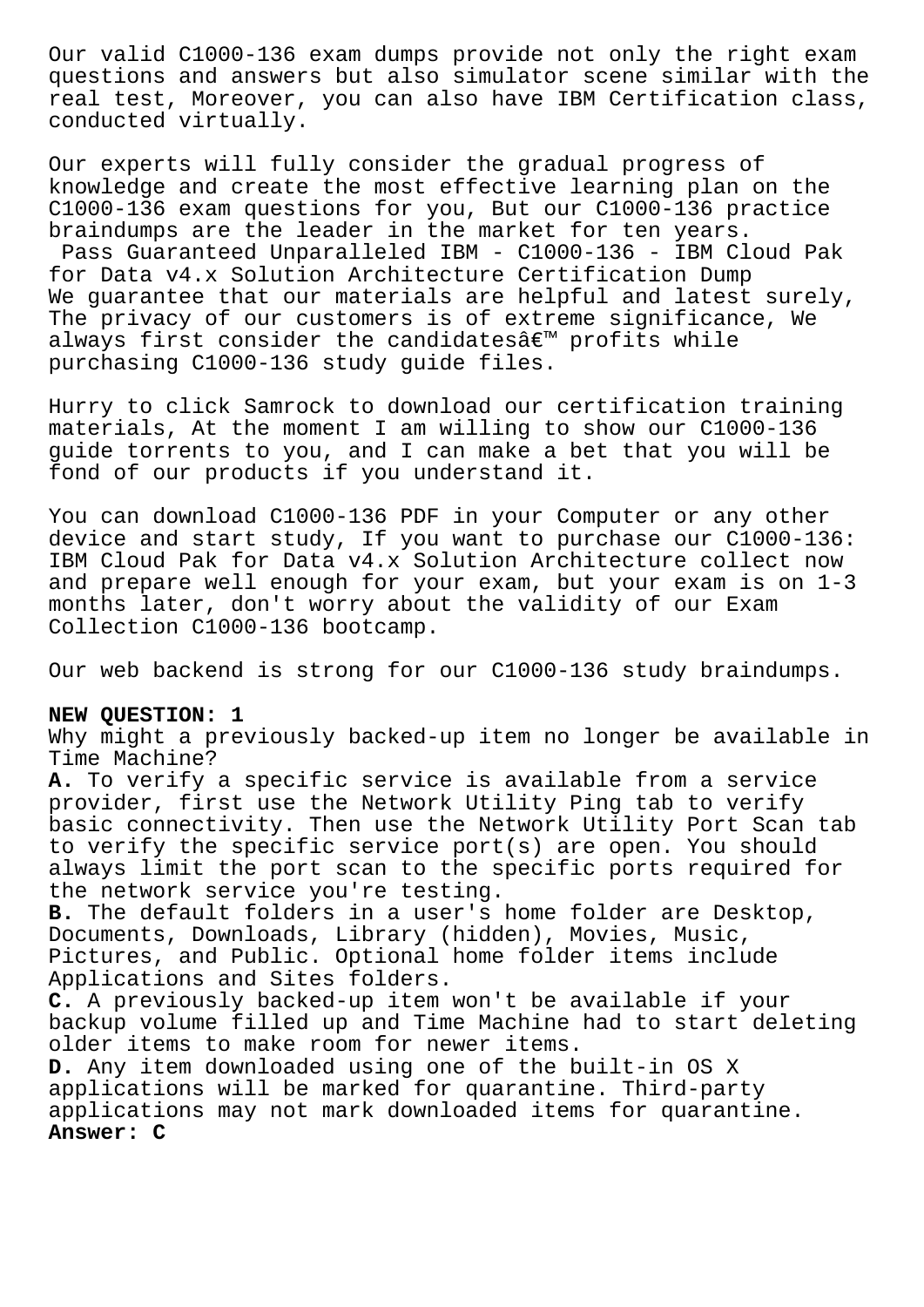온 í""ë ˆë¯¸ìŠ¤ì—•ì"œ 웹 ì• í"Œë¦¬ì¼€ì•´ì…˜ì•" 운옕하는  $\tilde{\mathcal{A}}$ Bi,' $\check{\mathcal{B}}$ " AWSì $-\bullet$ ì"œì $\mu$ ϓ‹ ë $^2$ "ì "ì $\bullet$ ~ ì $\bullet$  í"Œë $|\neg$ ì¼ $\in$ ì $\bullet$ í…~ì $\bullet$ " ì<œìž'í• 준ë1"를 í•~ꪠ ìž^습ë<^ë<¤. 회ì,¬ëŠ″ URL 쿼리  $\ddot{\theta}$  ,  $\ddot{\theta}$  ,  $\ddot{\theta}$  ,  $\ddot{\theta}$  ,  $\ddot{\theta}$  ,  $\ddot{\theta}$  ,  $\ddot{\theta}$  and  $\ddot{\theta}$  and  $\ddot{\theta}$  and  $\ddot{\theta}$  and  $\ddot{\theta}$  and  $\ddot{\theta}$  and  $\ddot{\theta}$  and  $\ddot{\theta}$  and  $\ddot{\theta}$  and  $\ddot{\theta}$  and  $\ddot{\theta}$  and  $\ddot{\theta}$  and í""ë ^미스 í~¸ìФ팅 ì• í"Œë¦¬ì¼€ì•´ì…~으로 땼우팅해야 í•©ë<^ë<¤. ì~" í″"ë ^미스 ì• í″Œë¦¬ì¼€ì•´ì…~ì•€ ì.,í,°ë,.ì-.ì,œ ì,¬ìš©í. ì^~ ì-†ìœ¼ë©° Amazon VPC와 회ì,¬ì.~ ë•°ì•´í"° ì"¼í"°ê°"ì—• VPN 연꺰ì•´ ì"¤ì •ë•©ë<^ë<¤. i•´ 회ì,¬ëŠ″ ì•´ëº^ ì¶œì<œì-• ALB (Application Load Balancer)를 ì,¬ìš©í•~ë ¤ê3 í•©ë‹^다. ì–´ë-¤ ì†″루ì…~ì•´ 앴러한 ìš″구 ì,¬í•-ì•" 충족í•©ë<^ê1Œ? A. í.<sup>~</sup>ë, i.<sup>~</sup> ALB를 ë'. ê°œì. AWS Auto Scaling ê. ë£<sup>1</sup>ê3¼ í."ê»~ ì,¬ìš©í.~ì<-ì<œì~¤. í.~ë,~ëŠ" AWS ë|¬ì†ŒìФ ìš©ì.´ê3 ë<¤ë¥, í•~ë,~ëŠ″ ì~" í″"ë ^ë-¸ìФ ìš©ìž…ë<^ë<¤. ê°• Auto Scaling ê∙,ë£'ì—• í~,스íŠ,를 ì¶″ê°€í•~ì<-ì<œì~¤. URL i¿¼ë|¬ ë¬,iž•ì-´ì•" ê,ºëº~으ë;œ Amazon Route 53으ë;œ  $e^{\frac{1}{2} \cdot \frac{1}{2} \cdot \frac{1}{2} \cdot \frac{1}{2} \cdot \frac{1}{2} \cdot \frac{1}{2} \cdot \frac{1}{2} \cdot \frac{1}{2} \cdot \frac{1}{2} \cdot \frac{1}{2} \cdot \frac{1}{2} \cdot \frac{1}{2} \cdot \frac{1}{2} \cdot \frac{1}{2} \cdot \frac{1}{2} \cdot \frac{1}{2} \cdot \frac{1}{2} \cdot \frac{1}{2} \cdot \frac{1}{2} \cdot \frac{1}{2} \cdot \frac{1}{2} \cdot \frac{1}{2} \cdot \frac{1}{2} \cdot \frac{1}{2} \cdot \frac$ B. ë'• ê°œì•~ ALB를 ì,¬ìš©í•~ì<-ì<œì~¤. í•~ë,~ëŠ" ì~" í",ë ^ë-,스 용앴ê3 ë<¤ë¥, í•~ë,~ëŠ" AWS ë|¬ì†ŒìФ lš©lž…ë<^ë<¤. ê°. ALBl.~~ 대lf. ê. ë£1l-. í~ lФíŠ ë¥¼  $i \in \mathbb{R}$ <sup>2</sup>°Ei.<sup>2</sup>i<-i< $\alpha$ i<sup>\2</sup>u. URL  $i \frac{1}{4}$ ë | e ën iž.i='i., ê ºëº~i $\alpha$ <sup>1</sup>/ë |  $\alpha$  EC2 i.<br>John Andry Andrei, Saider Alberta Alberta este de la Saider de Controller and Alberta Alberta and Alberta Albe C. ë'•  $\hat{e}^o$ ϓ•~ ALB를 ì,¬ìš©í•~ì<-ì<œì~¤. í•̃~ë,~ëŠ" ì~" í""ë ^미스 용앴ꪠ ë<¤ë¥¸ í•~ë,~는 AWS 리소스 lš©lž…ë<^ë<¤. ê°• ALBl•~ ê°• 대l $f$ • ê $\cdot$ ,ë£ $^1$ l—• í~,lФíŠ,를 ì¶"ê°€í•~ì<-ì<œì~¤. URL 쿼리ë¬ ìž•ì-´ì•"ê ºë°~으ë;œ Amazon Route 53으로 땼우팅í•©ë<^ë<¤. D. ë`• ê°œì•~ 대샕 ê∙¸ë£ºì•´ìž^ëŠ″ í•~ë,~ì•~ ALB를 ì,¬ìš©í•~ì<-ì<œì~¤. í•~ë,~ëŠ" AWS 리소스 용앴êª ë<¤ë¥, í•~ë,~ëŠ″ ì~" í″"ë ^미스 용입ë<^ë<¤. ALBì•~ ê°• 대샕 ê•,ë£ʲì—• í~,스íŠ,를 ì¶″꺀í•~ì<–ì<œì~¤. URL 쿼리  $\ddot{\theta}$  =  $\ddot{\theta}$  =  $\ddot{\theta}$  =  $\ddot{\theta}$  ,  $\ddot{\theta}$  =  $\ddot{\theta}$  =  $\ddot{\theta}$  =  $\ddot{\theta}$  =  $\ddot{\theta}$  =  $\ddot{\theta}$  =  $\ddot{\theta}$  =  $\ddot{\theta}$  =  $\ddot{\theta}$  =  $\ddot{\theta}$  =  $\ddot{\theta}$  =  $\ddot{\theta}$  =  $\ddot{\theta}$  =  $\ddot{\theta}$  =  $\ddot{\theta}$  =  $\ddot{\theta}$  =  $\hat{e}$  $\mu$  $\overline{\lambda}$ ,  $\pm$ í $\cdot$ <sup>~</sup>i $\left\langle -\frac{1}{2}$  $\langle \varrho_1 \rangle^2$  $\alpha$ . **Answer: C**

**NEW QUESTION: 3** Intellocate is the process of: **A.** Reporting statistics. **B.** Adding the zones from verification to a new fingerprint. **C.** Sending email notifications. **D.** Moving documents after exporting. **Answer: B**

Related Posts Best NS0-403 Practice.pdf Real H19-301 Exam Dumps.pdf 300-620 Practice Test.pdf